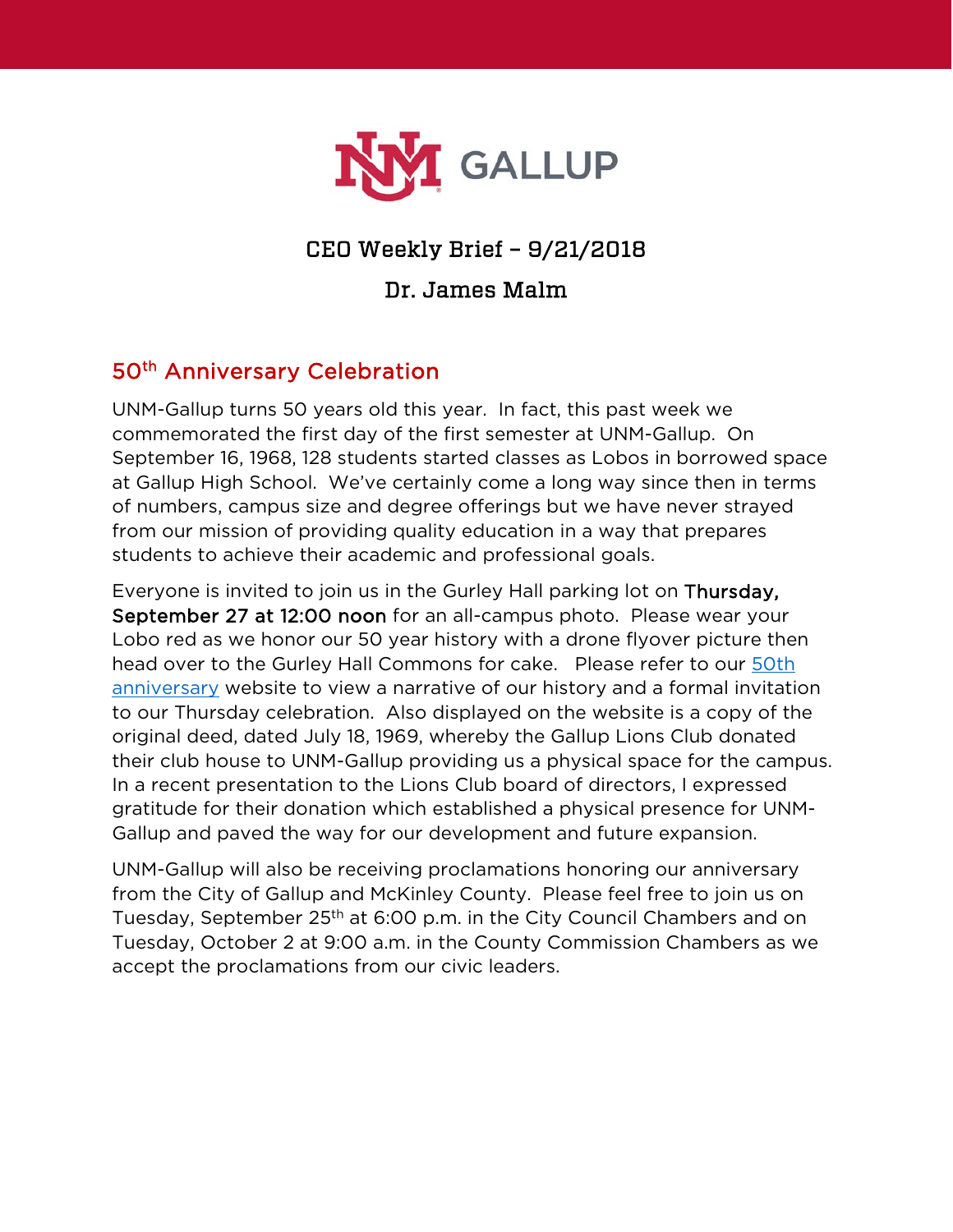

# Local Advisory Board Meeting

The local advisory board meeting scheduled for this past Tuesday was cancelled due to lack of a quorum. The agenda will carry forward to the next meeting scheduled for October 16<sup>th</sup> at 1:00 p.m. in the Executive Conference Room. All meetings are open to the public. For past minutes and agendas, please refer to the [Local Advisory Board](https://www.gallup.unm.edu/administration/localboard/) web page.

## Faculty Assembly Meeting

Today I will have the honor of addressing the monthly meeting of the UNM-Gallup Faculty Assembly. With the first few weeks of the semester under our belts, I want to warmly thank the faculty for the incredible work they do in preparing our students to achieve lofty goals. As we keep a close watch on campus metrics such as student credit hours and head count, I am excited to report that UNM-Gallup is showing the slightest increase in head count for the fall 2018 semester.

This is in no small way a reflection of the excellence of our instruction and our faculty's ability to warmly embrace the diversity of our student population and the emphasis we place on inclusion for all. We have diversified our student population this semester to include a broader range of students and I appreciate the efforts undertaken to make them all feel welcome as new or returning Lobos. We are happy to announce that out of 22,000+ credit hours being taken this semester, over 800 of those are new concurrently enrolled students. UNM-Gallup proudly stands with our educational partners across the board as we increase access and provide opportunities that have never before been available at this level. If you have any question as to the power of our work, I encourage everyone to take a walk through the Gurley Hall Commons and take in the excitement, the activity and the wide variety of students who call themselves students of UNM-Gallup.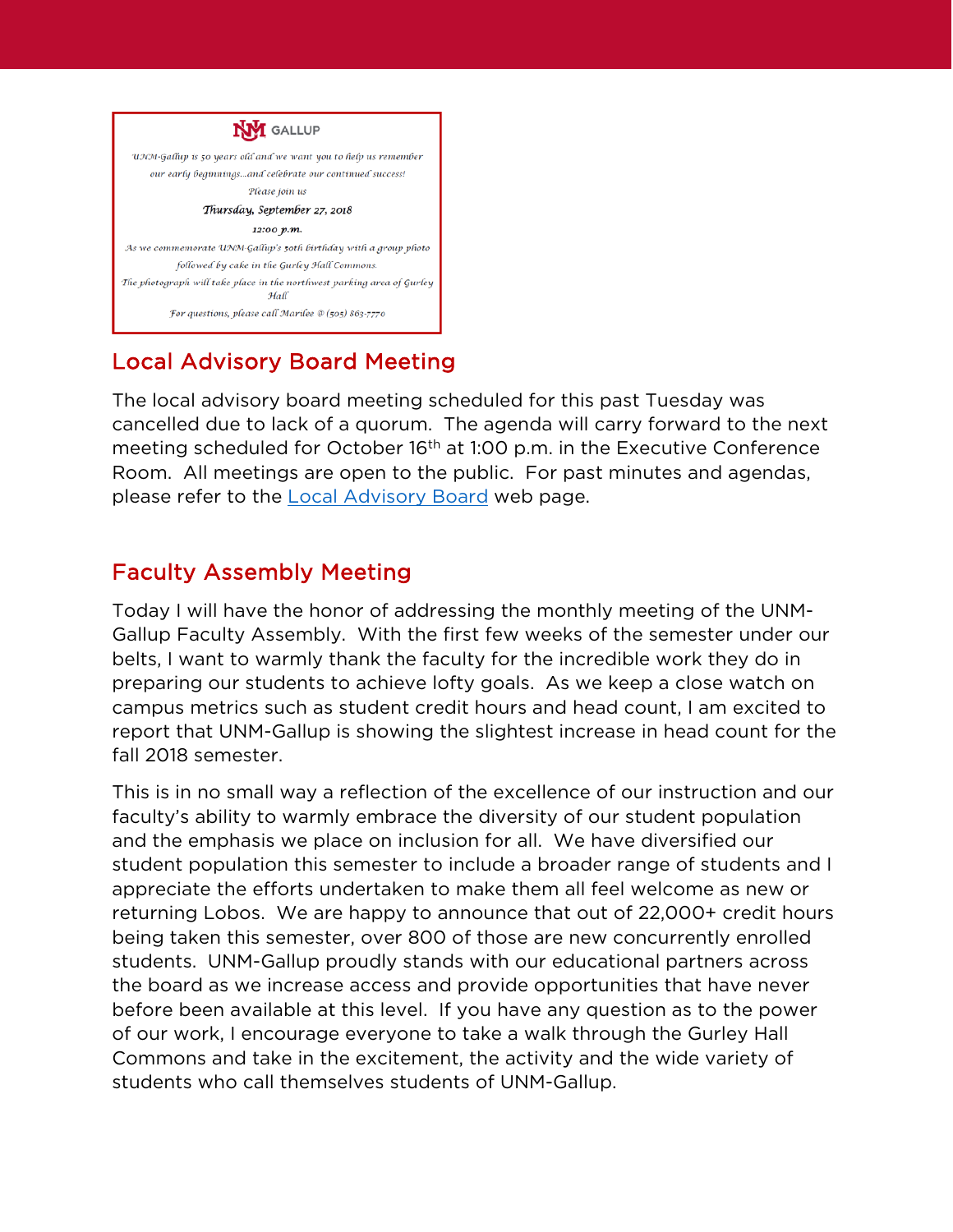## Long Range Planning Committee

I was able to meet this week with the chair of the faculty long-range planning committee regarding the collaborative work being done on the UNM-Gallup strategic plan. John Zimmerman and Sr. Institutional Researcher Brittany Babycos shared the progress of the strategic planning committee including themes and objectives that have emerged from the  $2<sup>nd</sup>$  of 8 meetings scheduled for this semester. For each theme, objectives and measurable targets will be identified and assembled as a strategic plan that is both flexible and dynamic. Please click on the table below to see the progress of the committee in building the plan. The meeting schedule through the end of the semester is:

September 28 October 5 and 26 November 9 and 30 December 7

All meetings are from 10:30 – 12:00 in the Executive Conference Room and are open to the public.

Thank you to John, Brittany and all committee members for establishing a strong process to gather and incorporate data and campus input.

|                                                       | <b>NVI</b> GALLUP                                                         |         |
|-------------------------------------------------------|---------------------------------------------------------------------------|---------|
|                                                       | <b>Strategic Planning Committee</b>                                       |         |
|                                                       | <b>Themes, Objectives and Targets</b>                                     |         |
|                                                       | 9/21/2018                                                                 |         |
|                                                       |                                                                           |         |
| <b>Themes</b><br><b>Student Achievement</b>           | <b>Objectives</b><br><b>Improve Overall</b><br><b>Educational Quality</b> | Targets |
|                                                       | <b>Enrollment Management:</b><br>Increase Retention.<br>Persistence and   |         |
|                                                       | <b>Completion Rates</b>                                                   |         |
|                                                       | College Level Readiness                                                   |         |
| Faculty/Staff Retention<br>and Enrichment             |                                                                           |         |
|                                                       |                                                                           |         |
| <b>Fiscal Responsibility and</b><br>Shared Governance |                                                                           |         |

## Course Scheduling Progress

I was able to join the dean of instruction, faculty, staff and student affairs representatives as we met to continue working on the spring 2019 schedule. We will not be rolling the previous spring schedules forward, but will instead be looking for ways to optimize student access by identifying strategies that minimize wait lists for high demand courses, de-conflict chronological time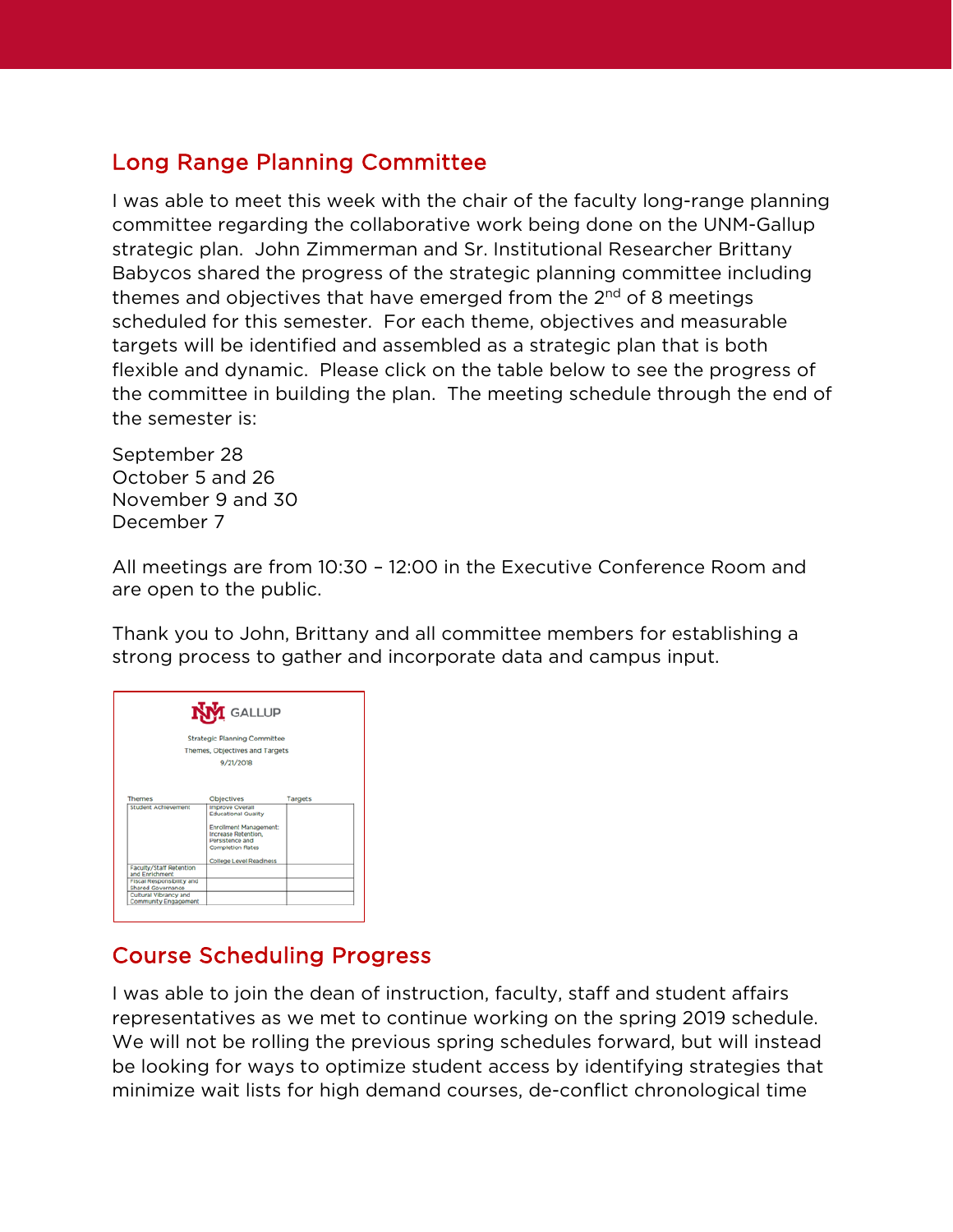blocks and sequentially offer program requirements. Decisions will be driven by data reflecting student demand forecasts for new and returning students. I would like to take a moment to address the [urban legend](https://en.wikipedia.org/wiki/Urban_legend) that course caps are being manipulated across the board as a matter of scheduling procedures without faculty input or shared governance. This is simply not true. The scheduling process is, and has been, open to all and input will be combined with objective data that lets us know how we can best serve students and allow them to seamlessly progress through their programs. This is our promise to our students and we intend to stay true to our word. I am grateful to Dr. Primozic and our faculty for taking such a strong interest in this topic and exploring a number of different scheduling options.

As was presented at the fall convocation, the faculty's role in academic [mission](http://handbook.unm.edu/policies/section-a/faculty/a50.html) and [faculty responsibilities](http://handbook.unm.edu/policies/section-a/faculty/a51.html) in fulfilling our objectives represent the strength behind all our educational programming and are critical components of student success.

## State of the University Address

Earlier this week, President Garnett Stokes gave a **State of the University** [address](https://www.facebook.com/universityofnewmexico/videos/1992637047442628/) which was delivered on her 200<sup>th</sup> day on the job. It has been our honor to host the president on our campus three times since she has arrived in New Mexico and we look forward to supporting her initiatives and furthering the University of New Mexico as the University *for* New Mexico.

## HVAC Upgrades

Physical Plant Manager Ron Petranovich and his team did a great job coordinating the recent HVAC system upgrades. Thank you to everyone for your patience and understanding with temperature fluctuations as the units were intermittently powered on and off for the necessary maintenance.